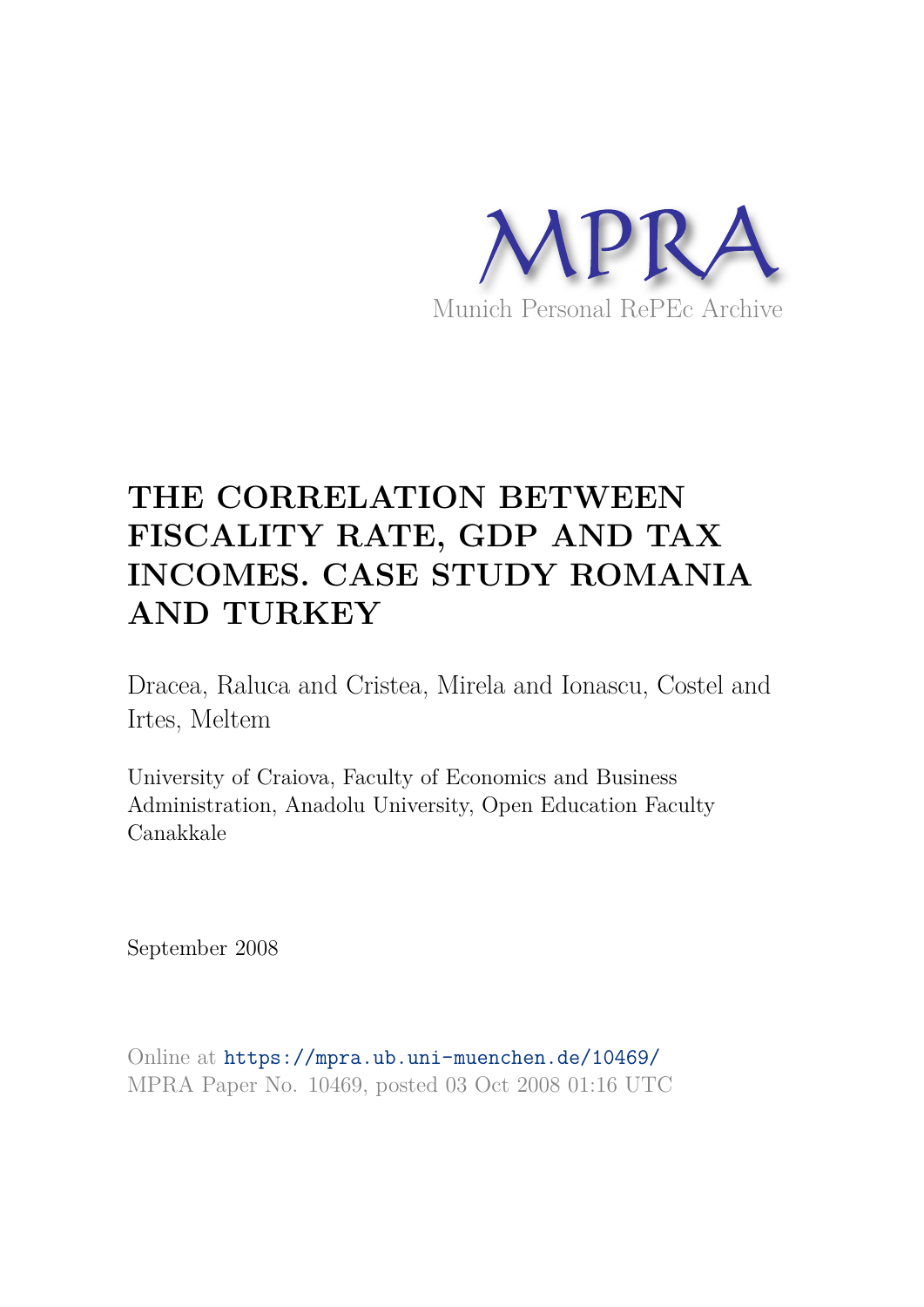## **THE CORRELATION BETWEEN FISCALITY RATE, GDP AND TAX INCOMES. CASE STUDY ROMANIA AND TURKEY**

## **Raluca DRĂCEA, University of Craiova, Romania<sup>1</sup> Mirela CRISTEA, University of Craiova, Romania<sup>2</sup> Costel IONAŞCU, University of Craiova, Romania<sup>3</sup> Meltem İRTEŞ, Anadolu University, Turkey<sup>4</sup>**

Abstract. The academic literature analyzes the fiscality concern from all points of view, and the question which pressed upon the theoreticians and also the practitioners of the last decades remains: which is the adequate level of the fiscality? The difficulty in answering the question consists in opposite interests: on one hand, the government is willing to acquire the highest level due to the ascendant tendency of public expenses; on the other hand, the tax payers long for a much reduced level in order to dispose of more financial funds. Considering the theory of Arthur Laffer as well as the premise that the taxation structure (flat or progressive tax) is less important than the general level of taxation (tax burden), the purpose of this paper consists in the empirical analysis of the correlation between the tax pressure rate, GDP and the tax incomes flux within two States which adopt different tax systems: Romania and Turkey. For this purpose, we have described the methodology of creating the Laffer curve for Romania and Turkey and we have applied the methods concerning the analysis between the GDP and real tax systems, as well as those methods which estimate the empirical tendency of the fiscality rate within the two States, mentioned above, taking into account the parameters which determine it. The conclusion indicates the existence of a correlation between the real GDP and the real tax incomes, strongly manifested in Turkey (progressive tax system) as compared to Romania (flat tax system). Romania provides an optimistic position, based on standard tendencies which confirm the theory of Arthur Laffer within other countries in Eastern Europe.

**Key-words:** Laffer curve, fiscality rate, tax incomes, static statistical analysis, correlations

 $\overline{a}$ 

## **1. INTRODUCTION**

Using as source of the analysis the U.S. market economy saddled with mathematical arguments, the American economist Arthur B. Laffer (1978) pointed out, by means of a curve, *the relation between the tax pressure rate and the tax incomes flux*, recently known under the denomination of Laffer Law**.** This law became fast the theoretic groundwork and the reference support for the theoreticians of the offer economy. The Laffer curve is considered in almost every study referring to the fiscality level, due to its suggestive feature, and it reflects the relation between the tax pressure represented on the abscissa and the tax incomes on the ordinate.

<sup>&</sup>lt;sup>1</sup>Assoc. Prof. PhD. Raluca DRĂCEA, A.I.Cuza Street, no. 13, postal code 200585, Craiova, Dolj, Romania, University of Craiova, Faculty of Economics and Business Administration, Finance Department, tel. +40.727.774.775, rdracea@rdslink.ro. Research interests include: fiscal policy, taxation policy/system, public finance, international finances

<sup>&</sup>lt;sup>2</sup>Assoc. Prof. PhD. Mirela CRISTEA, A.I.Cuza Street, no. 13, postal code 200585, Craiova, Dolj, Romania, University of Craiova, Faculty of Economics and Business Administration, Finance Department, tel. +40.740.310.520, cmirela@yahoo.com. Research interests include: insurances and pension funds, banking administration and risk management.

<sup>&</sup>lt;sup>3</sup> Assoc. Prof. PhD. Costel IONAȘCU, A.I.Cuza Street, no. 13, postal code 200585, Craiova, Dolj, Romania, University of Craiova, Faculty of Economics and Business Administration, Department of Economical Statistics, Analyze, Mathematics and Forecasting, tel. +40.744.562.569, Research interests include: statistics; business statistics, sampling, statistical inference; informatics

<sup>4</sup> Lecturer PhD. Meltem İRTEŞ, Cevatpaşa Mah. M. Akif Ersoy Cad. Nergis Apt. NO.ç3/1 Canakkale TURKEY postal code: 17100, Anadolu University, Open Education Faculty Canakkale Office, +90 286 213 02 61, mltmirtes@hotmail.com, Research interest: taxation policy, enforced collection, tax administration, tax law.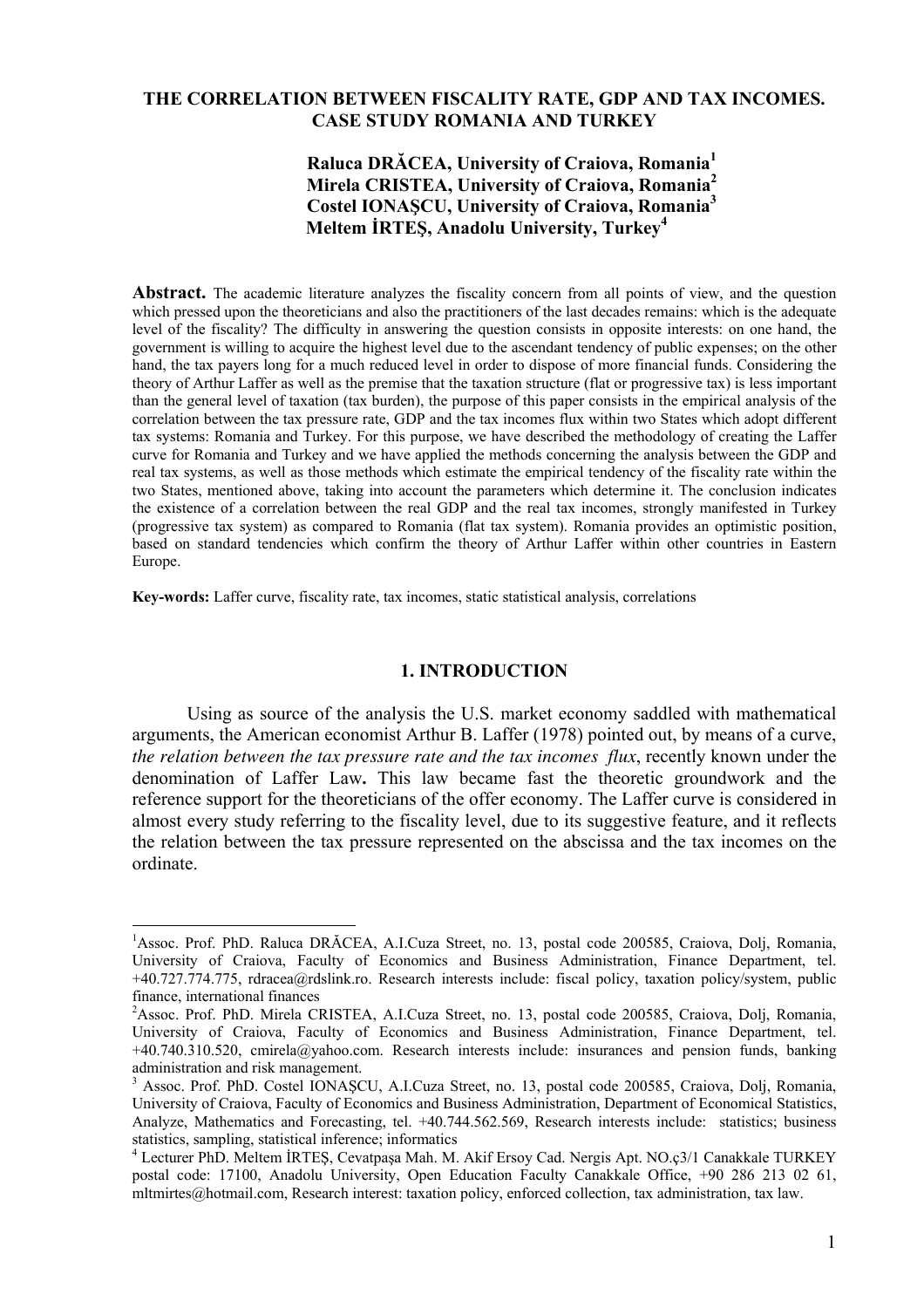The representation of the tax pressure area for a certain country, on the Laffer curve, is difficult as long as the maximum threshold admitted theoretically has always been exceeded. As a rule, when a country is represented in the inadmissible area (*prohibitive range*) an increased tax base and the growth of tax incomes is expected, generated by the stimulative effect of all measures adopted for stimulating the output and the investment process (John F. Witte, 1985). The same effects are wanted for a country registered within the admissible area (*normal range*). It is possible that the expected effect do not manifest, when population claim new public utilities, and the funds alloted in this case are neither possible in a first stage, nor wanted, due to the rigidity of the work tender. In addition to this, a policy of tax extansion rejects the extension of the public economy to the exchange economy detriment, because of the negative effects on the global tender.

The practical issue of each government consists in the determination of the *adequate taxation rate* level, meant to register high tax incomes for the government (Government or local, regional authority). The adequate level is defined from the point of view of the institution entitled to decide the tax rate, the tax incomes maximization represent the objective function.

Vauban<sup>5</sup> (1702) considers that the fiscality level of 10% should never be reached. Physiocrats have previously established a level of 20% of the individual incomes, and Proudhon (1868) stated it at 10% of the national income, and later on, Colin Clark (1970) increased it to 25%. Giscaud d'Estaing (1974) reached a fiscality level of 40% of the GDP, for France, and in 1983 the level was 44%, in the mean time, this level has been exceeded in the northern countries.

Starting from the premise that the taxation method is less important (flat or progressive tax) than the general level of taxation (tax burden), the purpose of this paper consists in the empirical analysis of the correlations between the tax pressure rate, GDP and the tax incomes flux within two States which adopt different tax systems: Romania and Turkey. After the presentation of theoretical basis, the paper has the following structure: section 2 treats the performance methodology of the Laffer curve for Romania and Turkey, the correlation between the GDP and real tax incomes and methods of estimating the empirical tendency of the tax rate within the two States according to the characteristic parameters; section 3 consists of an analysis of all data acquired considering the described methodology; finally, the paper ends with conclusions and recommendations.

## **2. THEORETICAL BASIS**

Studying the relation between the tax pressure and tax incomes, A. Laffer together with V.A. Canto și D.H. Joines (1978) in their paper "Taxation, GNP and Potential GNP"<sup>6</sup>, reached the conclusion that the growth of the tax pressure does not necessarily determine the adequate accumulation of tax incomes, in exchange, *the diminution of the tax pressure generates favourable conditions for the growth of tax incomes*. This conclusion was based on a mathematical argument according to which the capital and the work are rewarded considering the marginal income:

 $P = K^{\alpha} x M^{1-\alpha}$ , (1) where  $0 \leq \alpha \leq 1$  $\alpha$  and 1- $\alpha$  = elasticity of factors K and M  $P =$  output value

 5 Richard Goodie – article published in "The Economist" magazine, August edition 1993, page 14

<sup>&</sup>lt;sup>6</sup> Human Rights Report – electronic information base includes statistics concerning different economic and statistic indicators, http://www.cato.org/pubs/journal/cj1n1/cj1n1-1.pdf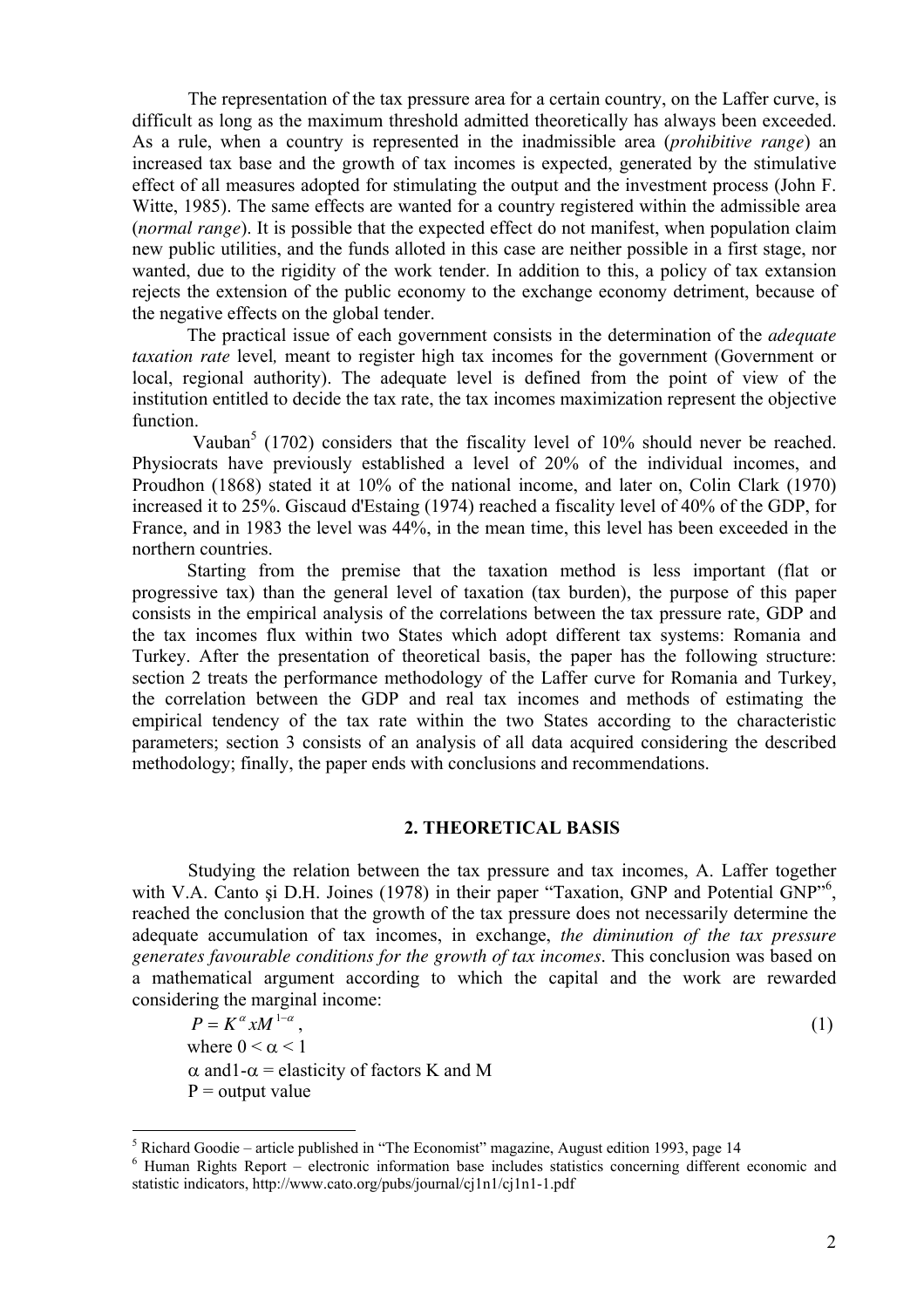$K =$  capital factor

$$
M = work factor
$$

 $\overline{a}$ 

The analysis pattern introduces a series of simple hypothesis, this why they are considered as the *the weak point of the theoretical basis* (Samuelson and Northaus, 1992) : - the compensation rates of the capital factor  $(R_V)$  and work factor  $(W_V)$  are achieved taking into account their marginal value and they are expressed according to the output value (P):

$$
R_V = \frac{\partial P}{\partial K} \text{ and } W_V = \frac{\partial P}{\partial M} \tag{2}
$$

- the net reward of the capital factor (R) and work factor (W) differs from the gross reward  $(R_{V \text{ and }} W_{V})$  due to the taxation rates ( $t_{K}$  and  $t_{W}$ ) applied to the incomes of the factors:

$$
R_V = R(1 + t_K)
$$
 and  $W_V = W(1 + t_W)$  (3)

- the functions of the capital and work tender are:

$$
K_0 = \left(\frac{R}{W}\right)^a x R^e, \qquad a < 0, e < 0 \tag{4}
$$

$$
M_0 = \left(\frac{W}{R}\right)^b xW^e, \qquad b < 0, e > 0 \sin + e > 0; b + e > 0 \tag{5}
$$

The expressed hypothesis lead to the following preliminary conclusions:

- for a certain output level, any change interfering between the rates  $(R_V \text{ and } W_V)$  of gross reward of the factors changes the demand of capital and work factors in the case of enterprises:

- any change of the net rewards (R and W) of the factors changes the market tender within the administration department, by substituting a factor in a certain proportion with another one.

The elementary character of these hyothesis regarding the rate elasticity of tax drawings and the curve analysis, considered as a reflection of the tax history specific to a country and and the last stage in the evolution of the tax system, determined the French economist Henri Sempe (1981) to propose the study of a fragment of their evolution, in order to prevent the risk of obtaining an exchange economy and the disappearance of the State.

 A series of American authors contradict the legitimacy of the Laffer cutve (McConnell and Brue, 1990; Dornbusch and Fischer, 1990) as well as the effects generated by the diminution of the tax rate at the American economy level, the critics criticile engendered fervent reactions from the supporters part (see J.R. Clark, Dwight R. Lee, "Sentencing Laffer Curves: response to the Critics", 1996) . Other critics regarding the Laffer curve (Mirowski, P., 1982; Denicolo, V., 1988) are related to its empirical character, the lack of relevant variables and controversies concerning the underground economy.

Subsequently, in a recent article<sup>7</sup>, Arthur Laffer (2005) illustrates the expected effects giving concrete examples which confirm his theory. There have been three major periods of tax-rate cut in the U.S. history: the Harding-Coolidge cuts of the mid-1920s; the Kennedy cuts in the 1960s and the Reagan cuts in the 1980s. The most recent examples belong to the exsocialist States, where unique tax-rates are experimented for the first time<sup>8</sup>.

The representation of the tax pressure area for a certain country, on the Laffer curve, is difficult as long as the maximum threshold admitted theoretically has always been exceeded. As a rule, when a country is represented in the inadmissible area an increased tax base and the

<sup>7</sup> Arthur B. Laffer, *The Laffer Curve: Past, Present, and Future*, Policy Research & Analysis, June 1, 2004, The Heritage Foundation.

<sup>&</sup>lt;sup>8</sup> In 1994, Estonia introduces a unique tax rate of 26%, generating an annual average economic growth of 5,2%. Subsequently, the unique tax rate has been reduced to 20%. Other countries of the Central and Eastern Europe adopted unique tax rates: Latvia 25% - in 1997, Russia 13%- in 2000, Slovakia 19% - in 2004 and Ukraine 13%, Romania 16% - in 2005.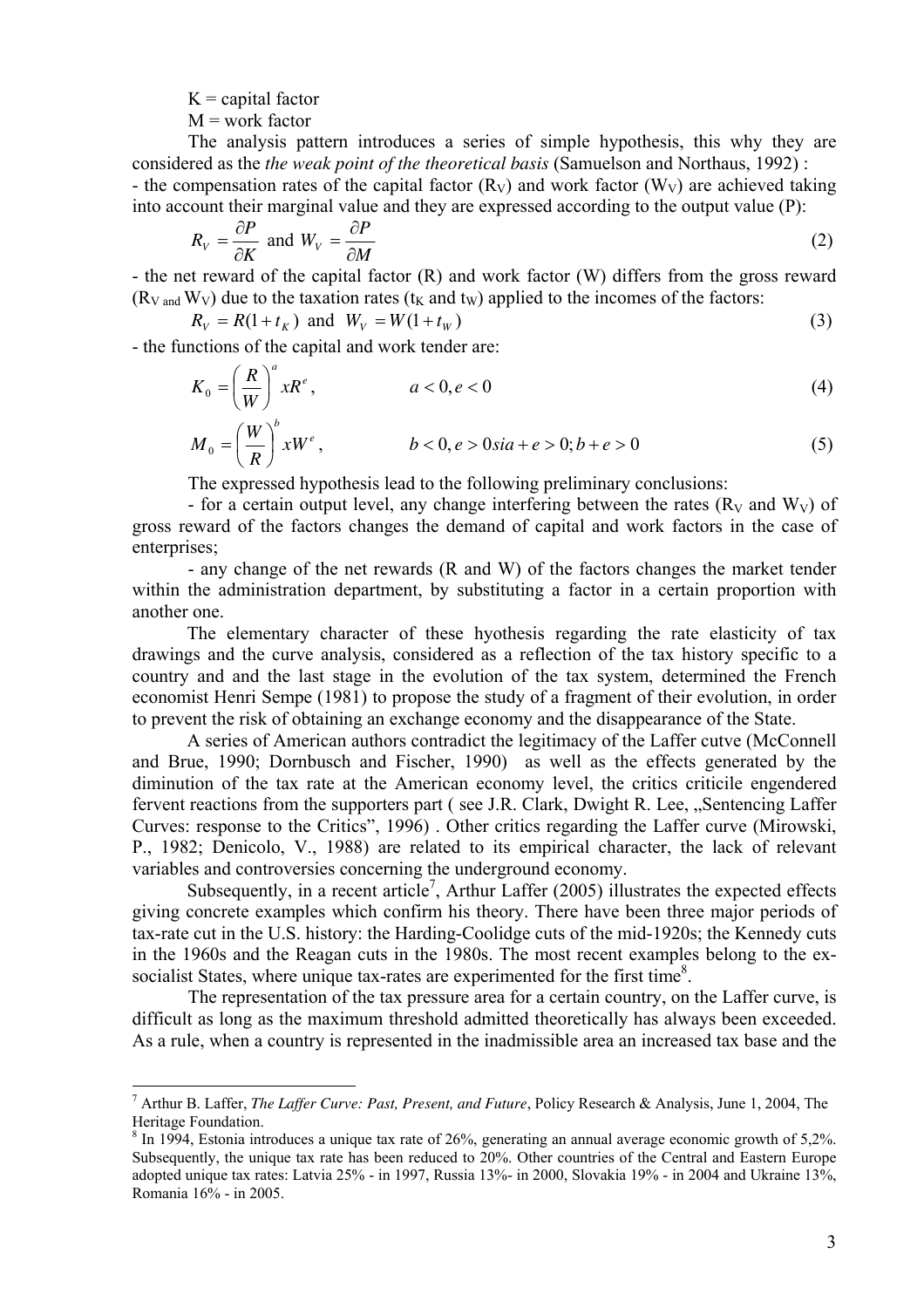growth of tax incomes is expected, generated by the stimulative effect of all measures adopted for stimulating the output and the investment process.

The same effects are wanted for a country registered within the admissible area. It is possible that the expected effect do not manifest, when population claim new public utilities, and the funds alloted in this case are neither possible in a first stage, nor wanted, due to the rigidity of the work tender. In addition to this, a policy of tax extansion rejects the extension of the public economy to the exchange economy detriment, because of the negative impact over the global tender.

The displaced Laffer curve (Hoanță, N, 1997) describes all the elements in a different way (figure no.1).



The minimum tax rate  $I_{\text{min}}$  corresponds to a minimum budget meant to provide a reduced bureaucracy, and efficiency for the government's improved fiscal situation. The adequate tax rate  $I_0$  places the drawing of the largest amount of incomes resulting from taxes, retained by the government. All possible rate between  $I_{\min}$  and  $I_0$  represent tax rates which are available for the government – business entity in a market economy.

The maximum tax rate  $I_{\text{max}}$  indicates the tax rate which satisfies the following relation:

$$
I_{\text{max}} = V - \sum_{V} \frac{VPD}{V} \cdot 100
$$
\n<sup>(6)</sup>

where V is the income achieved by the population of a country, during one year, and VPD represents the individual income established by the public authority which becomes totalitarian.

So, if for the interval  $I_{\min}$  and  $I_0$  the activity of collecting incomes is functional and equitable, reaching the maximum value in point M, for the interval  $I_0$  and  $I_{\text{max}}$  it is not the same situation, the collected incomes retained by the government tend to a sudden increase, which is not the result of the taxation effect, but of the seizure performed within imposed working conditions stripped of freedom of initiative.

Considering the relation between the tax incomes level and the gross domestic product, we may notice that (Văcărel, I., 2005) a highly developped country from the economic point of view posses numerous possibilities for the reallocation of public financial resources (resulting from taxes, duties and contributions) in order to satisfy the general needs of the society.

Presently, a number of governments (we mention here Romania and Turkey) posses a reduced GDP per inhabitant compared to that registered by the European Community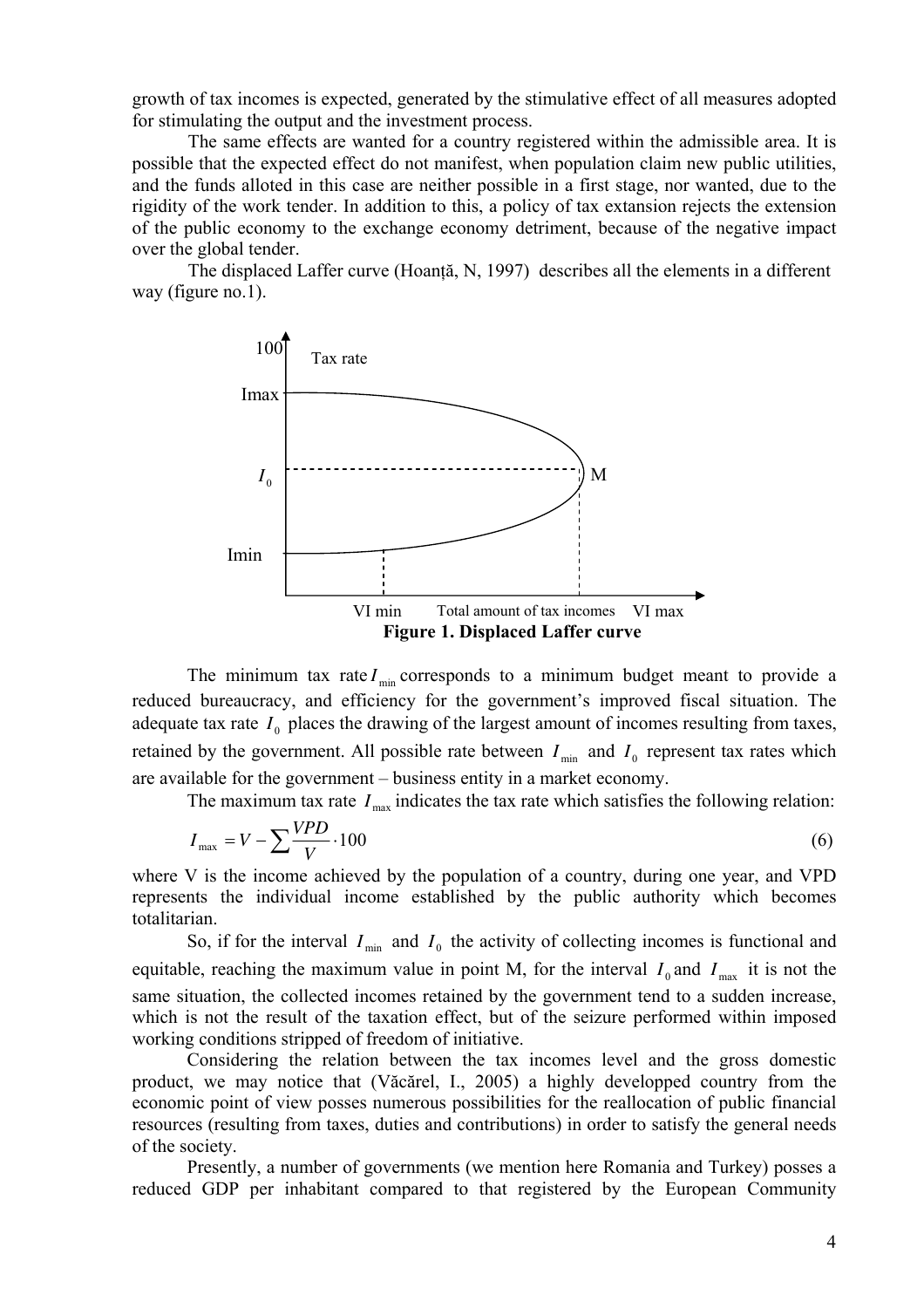countries, and the GDP reallocation percentage through taxes and duties are superior to those registered by highly industrialized countries. The explanation for this situation consists in the reduced level of GDP registered within those countries and in the existence of numerous unsolved economic and social issues (for a reduced GDP, the necessary resources results from the growth of the tax rate).

An important research ellaborated by the specialists of the Economic and Social Council of France (Le Clezio, Ph., 2005) pointed out the way in which the public budget proportion of 18 developped countries of the world influences the economic growth, the GDP level/inhabitant and the poverty rate of those countries. The study entitled "Prélèvements obligatoires: compréhension, efficacité économique et justice sociale" clearly substantiates the fact that there is no coordination, between the value of taxes and duties reported to the GDP value and the economic growth. Countries as Norway, Finland, Denmark or Sweden, with public budgets which represent more than 50% of the GDP, registered the last decade an economic growth more important than that in Japon (with a public budget of 29% of the GDP). Moreover, Norway registered the highest rhythm of economic growth among the most developped States, with a public budget of over 55% of the GDP (here the taxes and duties paid by Norwegians are very high).

The French specialists tried to establish a correlation between the public budget income level and the GDP/inhabitant, but they didn't succeded in achieving such a correlation. Norway and U.S.A. are highly developped countries (over 35,000 dollars/inhabitant), even if the tax rate in Norway registers the highest value, and in U.S.A., its value is among the smallest. In exchange, one may notice the existence of a very thight correlation between the public budget importance and the limitation of the inequality level, or the return of poverty in the case of children. If programs of social support were not enforced, financed from taxes and duties, the poverty rates among children would be very close in Sweden and U.S.A., of 23.4%, respectively 26.7%. In reality, as a result of the enforcement of social support measures, these rates represent 2.6% in Sweden and 22.4% in the U.S.A.

#### **3. MATERIAL AND METHOD**

Considering that the taxation method is less important (flat or progressive tax) than the general level of taxation (tax burden), the purpose of this paper consists in the empirical analysis of the correlations between the tax pressure rate, GDP and the tax incomes flux of Romania and Turkey and the analysis of the tax rate tendency according to the characteristic parameters

Necessary data used for the representation of the Laffer curve (table 1 and table 2) are provided by the National Institute of Statistics and the Ministry of Economy and Finance for Romania (INSSE) and by the State Institute of Statistics Turkey (DIE). The influence of the tax rate over the total amount of collected tax incomes<sup>9</sup> at general public budget level is registered for the following time interval 1991-2006.

In order to obtain the values corresponding to the GDP and to the tax incomes, the inflation impact has not been considered. The values assigned to the parameters have been transformed into comparable values by reducing them to the same basis of comparison (year 1991) and for achieving international comparisons, all data have been calculated using the same currency (euro). The studied period, 1991-2006 for Romania and Turkey, registered important currency exchange fluctuations as well as measures concerned with the national currency denomination. In order to reduce the effects generated by these situations, the values of the two variables have been changed in euro using the average currency exchange registered during the last year of the interval - 2006.

<sup>&</sup>lt;sup>9</sup> Total amount of collected tax incomes includes direct, indirect taxes and social security contributions.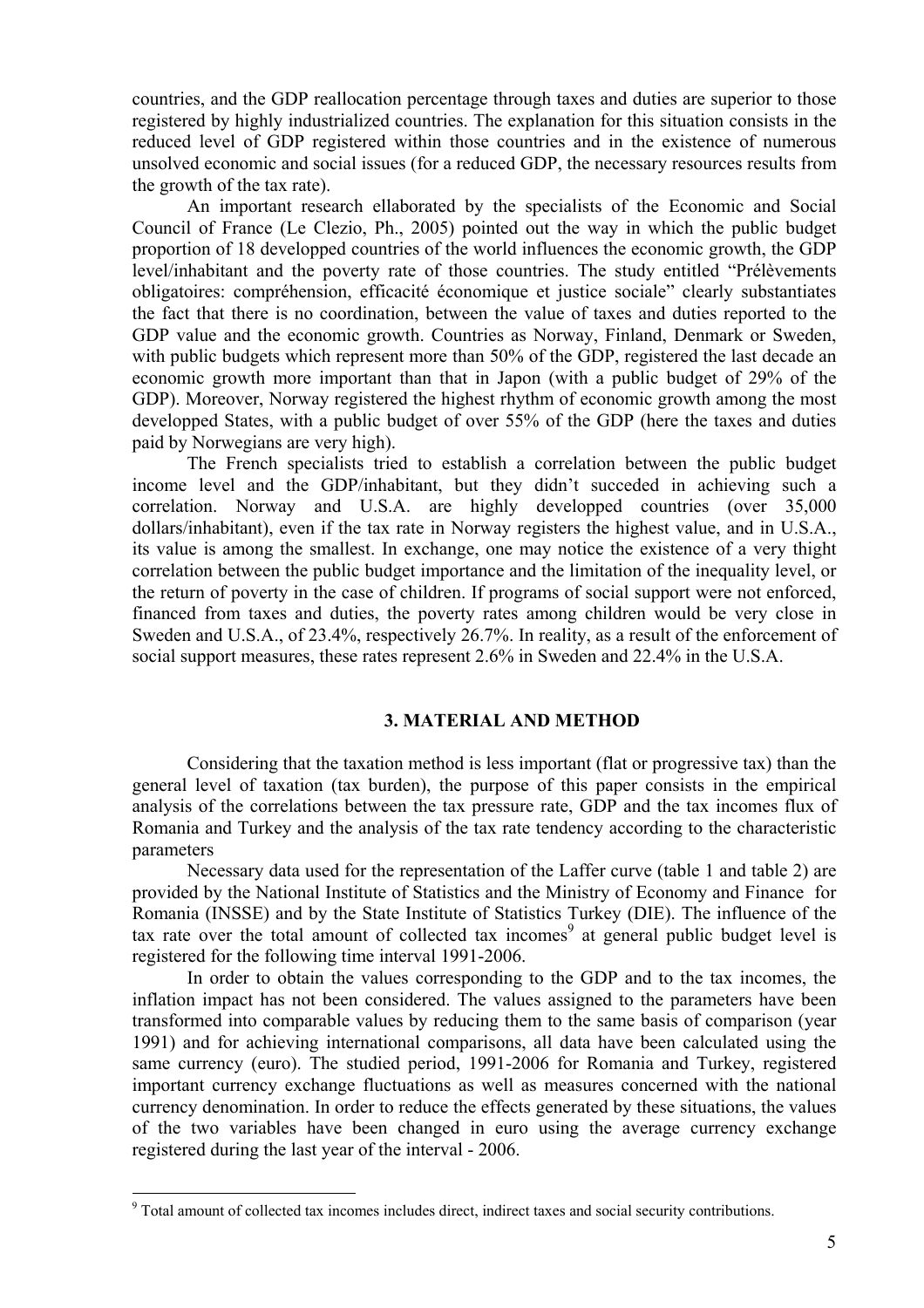| Year | Nominal<br>tax<br>incomes*)<br>(mil. lei) | Nominal<br><b>GDP</b><br>(mil. lei) | <b>GDP</b><br>deflation<br>indicator | <b>Real GDP</b><br>(mil lei) | <b>Real tax</b><br>incomes<br>(mil lei) | <b>Real GDP</b><br>$(1991=100\%)$<br>(mil. lei) | <b>Real tax</b><br>incomes<br>1991=100%<br>(mil. lei) | <b>Real GDP</b><br>$_{**}$ )<br>1991=100%<br>(mil. eur) | <b>Real tax</b><br>incomes**)<br>$1991 = 100$<br>(mil. eur) | Tax<br>rate<br>$(\%)$ |
|------|-------------------------------------------|-------------------------------------|--------------------------------------|------------------------------|-----------------------------------------|-------------------------------------------------|-------------------------------------------------------|---------------------------------------------------------|-------------------------------------------------------------|-----------------------|
| 1991 | 73.3                                      | 220.3                               | 2.951                                | 74.65                        | 24.84                                   | 220.30                                          | 73.30                                                 | 62.51                                                   | 20.80                                                       | 33.27                 |
| 1992 | 201.2                                     | 603.0                               | 3                                    | 201.00                       | 67.07                                   | 201.00                                          | 67.07                                                 | 57.03                                                   | 19.03                                                       | 33.37                 |
| 1993 | 626.6                                     | 2003.6                              | 3.274                                | 611.97                       | 191.39                                  | 203.99                                          | 63.80                                                 | 57.88                                                   | 18.10                                                       | 31.27                 |
| 1994 | 1404.2                                    | 4977.3                              | 2.391                                | 2.081.68                     | 587.29                                  | 211.94                                          | 59.79                                                 | 60.13                                                   | 16.96                                                       | 28.21                 |
| 1995 | 2080.3                                    | 7213.5                              | 1.353                                | 5.331.49                     | 1.537.55                                | 227.02                                          | 65.47                                                 | 64.41                                                   | 18.58                                                       | 28.84                 |
| 1996 | 2924.8                                    | 10892.0                             | 1.453                                | 7.496.21                     | 2.012.94                                | 235.92                                          | 63.35                                                 | 66.94                                                   | 17.97                                                       | 26.85                 |
| 1997 | 6701.4                                    | 25292.5                             | 2.473                                | 10.227.46                    | 2.709.83                                | 221.53                                          | 58.69                                                 | 62.85                                                   | 16.65                                                       | 26.50                 |
| 1998 | 10541.6                                   | 37379.9                             | 1.552                                | 24.084.99                    | 6.792.27                                | 210.95                                          | 59.49                                                 | 59.85                                                   | 16.88                                                       | 28.20                 |
| 1999 | 18493.7                                   | 54573.0                             | 1.478                                | 36.923.55                    | 12.512.65                               | 208.37                                          | 70.61                                                 | 59.12                                                   | 20.04                                                       | 33.89                 |
| 2000 | 23748.7                                   | 80377.3                             | 1.443                                | 55.701.52                    | 16.457.87                               | 212.68                                          | 62.84                                                 | 60.34                                                   | 17.83                                                       | 29.55                 |
| 2001 | 33145.5                                   | 116768.7                            | 1.374                                | 84.984.50                    | 24.123.36                               | 224.87                                          | 63.83                                                 | 63.80                                                   | 18.11                                                       | 28.39                 |
| 2002 | 41739                                     | 151475.9                            | 1.234                                | 122.751.94                   | 33.824.15                               | 236.40                                          | 65.14                                                 | 67.07                                                   | 18.48                                                       | 27.55                 |
| 2003 | 53564.9                                   | 197564.8                            | 1.194                                | 165.464.66                   | 44.861.73                               | 258.23                                          | 70.01                                                 | 73.27                                                   | 19.86                                                       | 27.11                 |
| 2004 | 67623.6                                   | 246371.6                            | 1.158                                | 212.756.13                   | 58.396.89                               | 278.08                                          | 76.33                                                 | 78.90                                                   | 21.66                                                       | 27.45                 |
| 2005 | 79032.3                                   | 287186.3                            | 1.114                                | 257.797.40                   | 70.944.61                               | 290.98                                          | 80.08                                                 | 82.56                                                   | 22.72                                                       | 27.52                 |
| 2006 | 96847.1                                   | 342198.4                            | 1.082                                | 316.264.70                   | 89.507.9                                | 320.44                                          | 90.69                                                 | 90.92                                                   | 25.73                                                       | 28.30                 |

## **Table 1.Real GDP, real tax incomes and tax rate evolution during the period 1991-2006 (Romania)**

**\*)** this category includes taxes, duties social security contribution

**\*\*)** Reported to the exchange currency eur/lei registered in 2006

Source: Processed data based on National Institute of Statistics, Romania

## **Table 2. Real GDP, real tax incomes and tax rate evolution during the period 1991-2006 (TurKey)**

| Year | <b>Total</b><br><b>Turkish</b><br>Tax<br>Incomes<br>(mil.<br>YTL) | <b>GDP</b><br>(mil.<br>YTL) | <b>Deflator</b><br><b>GDP</b> | <b>Real GDP</b><br>(mil YTL) | <b>Real Total</b><br><b>Turkish</b><br>Tax<br><b>Incomes</b><br>(mil YTL) | <b>Real GDP</b><br>1991=100%<br>(mil YTL) | <b>Real Total</b><br><b>Turkish</b><br>Tax<br><b>Incomes</b><br>1991=100%<br>(mil YTL) | <b>Real GDP</b><br>*)<br>1991=100%<br>(mil eur) | <b>Real Total</b><br><b>Turkish</b><br>Tax<br>Incomes $^\ast{}$<br>1991=100%<br>(mil eur) | Tax<br>rate<br>(%) |
|------|-------------------------------------------------------------------|-----------------------------|-------------------------------|------------------------------|---------------------------------------------------------------------------|-------------------------------------------|----------------------------------------------------------------------------------------|-------------------------------------------------|-------------------------------------------------------------------------------------------|--------------------|
| 1991 | 78.6                                                              | 630.1                       | 1.63835                       | 384.60                       | 48.00                                                                     | 384.60                                    | 48.00                                                                                  | 212.33                                          | 26.50                                                                                     | 12.48              |
| 1992 | 141.6                                                             | 1,093.4                     | 1.65143                       | 662.07                       | 85.75                                                                     | 662.07                                    | 85.75                                                                                  | 365.51                                          | 47.34                                                                                     | 12.95              |
| 1993 | 264.3                                                             | 1,981.9                     | 1.68386                       | 1,176.98                     | 156.94                                                                    | 712.70                                    | 95.04                                                                                  | 393.46                                          | 52.47                                                                                     | 13.33              |
| 1994 | 587.8                                                             | 3,868.6                     | 2.05421                       | 1,883.23                     | 286.12                                                                    | 677.23                                    | 102.89                                                                                 | 373.87                                          | 56.80                                                                                     | 15.19              |
| 1995 | 1,084.4                                                           | 7,762.5                     | 1.84227                       | 4,213.53                     | 588.59                                                                    | 737.62                                    | 103.04                                                                                 | 407.21                                          | 56.88                                                                                     | 13.97              |
| 1996 | 2,244.1                                                           | 14,345.4                    | 1.68934                       | 8,491.74                     | 1,328.39                                                                  | 806.92                                    | 126.23                                                                                 | 445.47                                          | 69.69                                                                                     | 15.64              |
| 1997 | 4,745.5                                                           | 28,720.6                    | 1.86436                       | 15,405.12                    | 2,545.37                                                                  | 866.53                                    | 143.18                                                                                 | 478.38                                          | 79.04                                                                                     | 16.52              |
| 1998 | 9,228.6                                                           | 53,523.0                    | 1.80768                       | 29,608.68                    | 5,105.22                                                                  | 893.32                                    | 154.03                                                                                 | 493.17                                          | 85.03                                                                                     | 17.24              |
| 1999 | 14,802.3                                                          | 82,925.5                    | 1.63125                       | 50,835.66                    | 9,074.21                                                                  | 848.47                                    | 151.45                                                                                 | 468.41                                          | 83.61                                                                                     | 17.85              |
| 2000 | 26,503.7                                                          | 127,844.3                   | 1.43129                       | 89,321.00                    | 18,517.34                                                                 | 913.91                                    | 189.46                                                                                 | 504.53                                          | 104.60                                                                                    | 20.73              |
| 2001 | 39,735.9                                                          | 188, 141.3                  | 1.59088                       | 118,262.72                   | 24,977.39                                                                 | 845.41                                    | 178.55                                                                                 | 466.72                                          | 98.57                                                                                     | 21.12              |
| 2002 | 59,631.9                                                          | 278,220.6                   | 1.3708                        | 202,961.74                   | 43,501.40                                                                 | 912.01                                    | 195.47                                                                                 | 503.49                                          | 107.91                                                                                    | 21.43              |
| 2003 | 84,316.2                                                          | 359,762.9                   | 1.21793                       | 295,389.89                   | 69,229.32                                                                 | 968.29                                    | 226.93                                                                                 | 534.56                                          | 125.28                                                                                    | 23.44              |
| 2004 | 101,038.9                                                         | 430,511.5                   | 1.10128                       | 390,917.70                   | 91,746.44                                                                 | 1,052.14                                  | 246.93                                                                                 | 580.85                                          | 136.32                                                                                    | 23.47              |
| 2005 | 131,948.8                                                         | 487,202.4                   | 1.08000                       | 451,113.28                   | 122,174.79                                                                | 1,102.49                                  | 298.59                                                                                 | 608.64                                          | 164.84                                                                                    | 27.08              |
| 2006 | 151,271.7                                                         | 416,071.9                   | 1.06238                       | 391,640.33                   | 142,389.08                                                                | 886.24                                    | 322.21                                                                                 | 489.26                                          | 177.88                                                                                    | 36.36              |

**\*) \*\*)** Reported to the exchange currency Eur/YTL registered in 2006

Source: State Institute of Statistics Turkey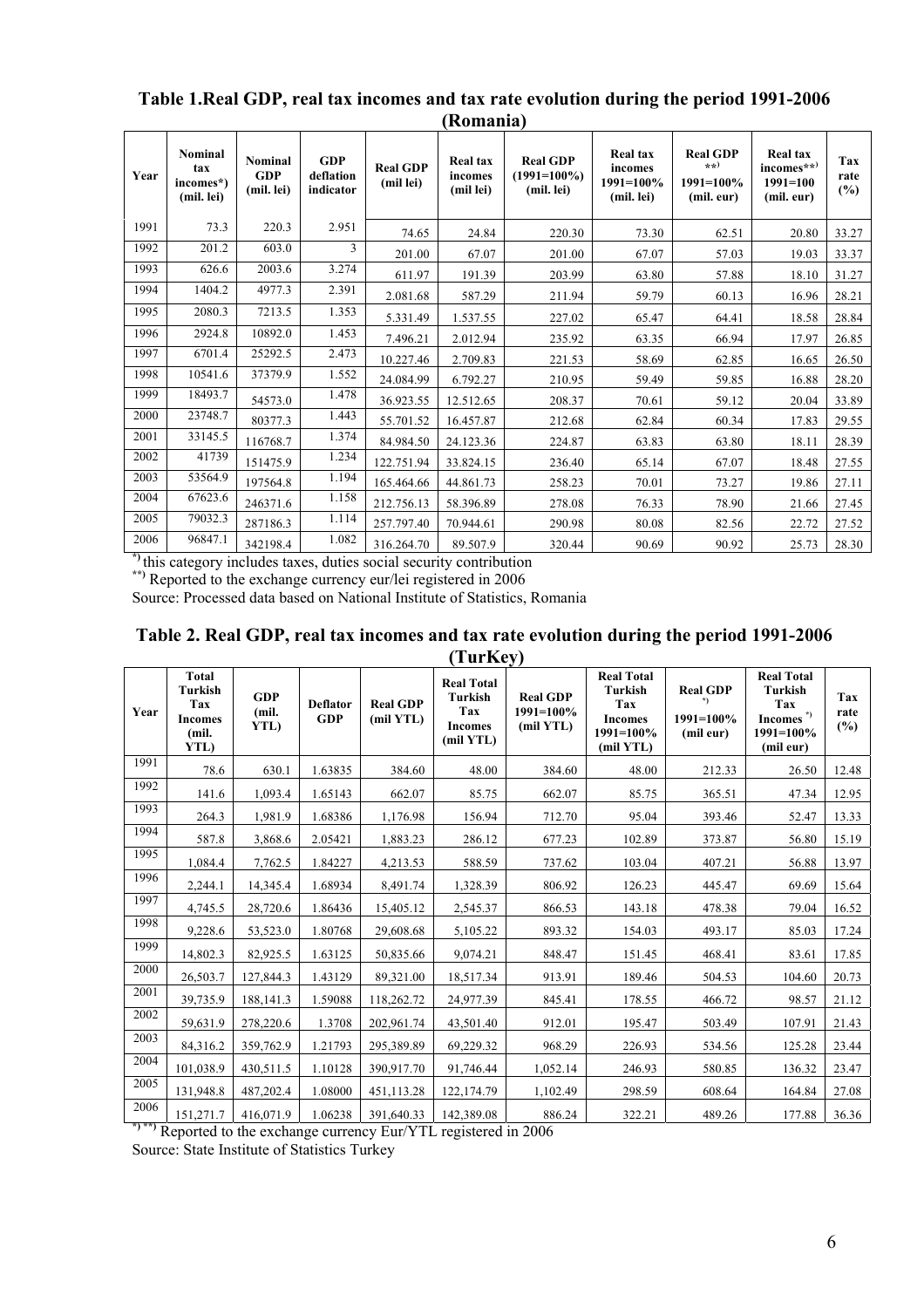For the analysis of the causes which have led to the tax rate fluctuation registered in Romania and Turkey, there have been used the statistic analysis of the correlations established between different variables which influence the tax level.

The correlation between the real GDP and the real tax incomes has been tested for each country by means of the special software SPSS. Several patterns have beeen employed for the determination of the regression pattern, the best result proved to be the parabolical pattern.

According to the tendencies registered by the indicators during the studied period (1991-2006), a graphical representation was made, for each country, estimating these indicators during the period 2007-2009 (the dotted blacklines existing in the graphic representation).

In order to achieve a comparison between the analyzed parameters specific to each country, all differences resulting from the number of the population specific to each country were eliminated. The real GDP values/inhabitant and the real tax incomes/inhabitant were used for the comparison.

#### **4. RESULTS AND DISCUSSIONS**

According to A. Laffer's theory, taking into account the evolution of tax incomes and rates, one may identify two areas:

- the <sub>"admissible" area (*normal range*), where the increase (diminution) of the tax</sub> pressure is followed by the corresponding increase (diminution) of the tax incomes to the State general consolidated budget;

- the <sub>u</sub>inadmissible" area (*prohibitive range*), where the increase of the tax pressure

In **Romania** (figure 2), existed, during the analyzed interval, *11 periods of "admissibility",* respectively, the years 1993, 1994, 1995, 1996, 1997, 1998, 1999, 2000, 2004, 2005 and 2006. During the intervals mentioned above, *the increase of the tax pressure was folloed by the increase of tax incomes to the budget* in 6 years (1995, 1998, 1999, 2004, 2005 and 2006), for the rest of the interval (1993, 1994, 1996, 1997 and 2000) the diminution of the tax pressure led to the corresponding diminution of tax incomes.



**Figure 2. Laffer curve (Romania)** 

In the year 1992, the increase of 0.1 percentage points registered by the tax rate determined a diminution of 1.7 million euros of the tax incomes (or, the increase of the tax pressure admitted under the circumstances of the tax incomes diminution generates a more important diminution of the GDP). For the years 2001, 2002 and 2003, though the diminution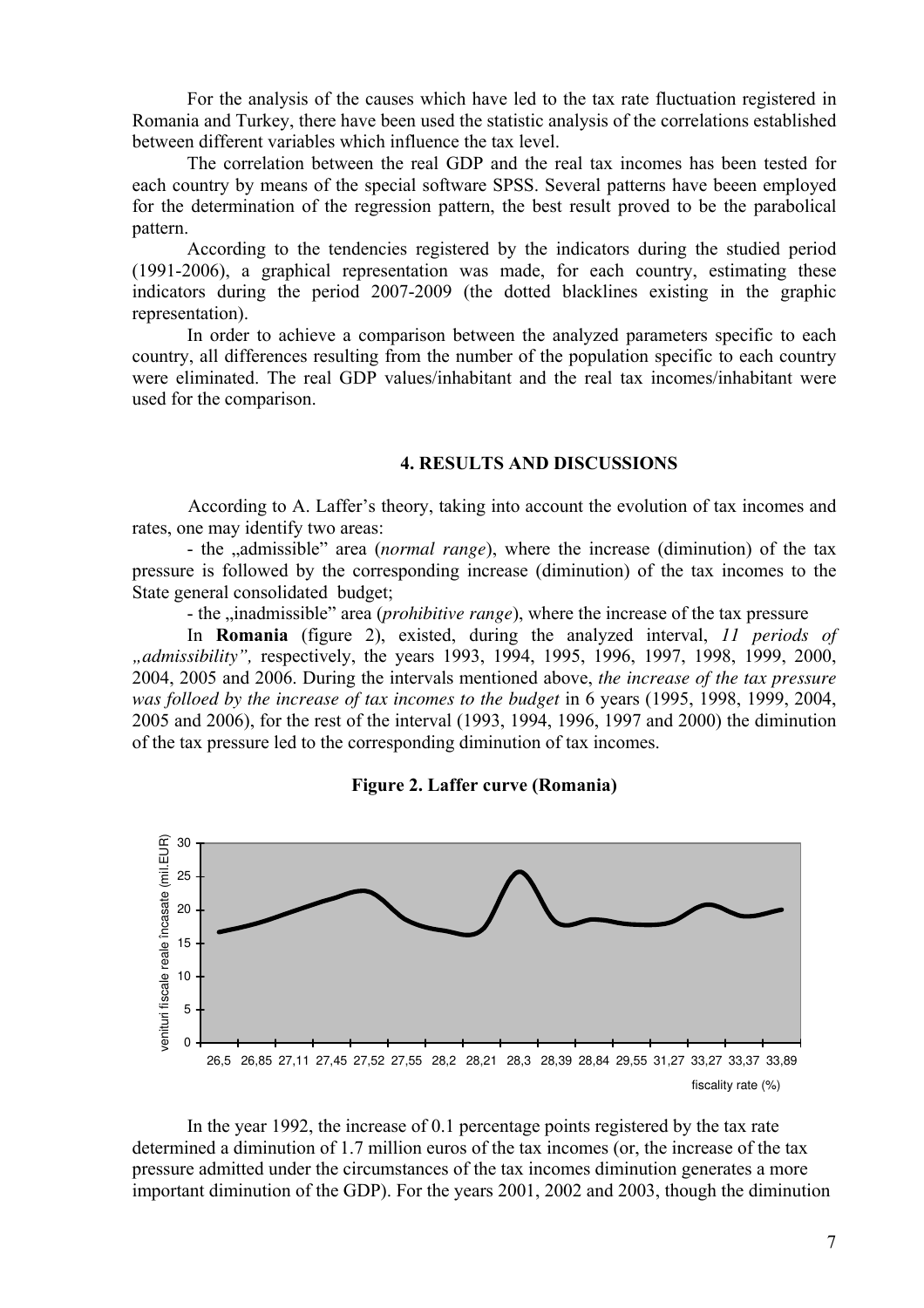of the tax pressure determined or corresponded to an increase of tax incomes, they remain in the inadmissible area representation of the Laffer curve, due to the fact that the tax pressure level, whose diminution determines the increase of tax incomes, is superior to that adequate tax pressure which provides the maximum value of tax incomes, meaning that it can be reduced until it reaches the optimum level (or, the diminution of the tax pressure admitted under the circumstances of the tax incomes growth is rather the result of a higher increase of the denominator, represented by the gross domestic product, in the case of the tax rates diminution for the main taxes).

Although, the affirmation according to which the tax pressure diminution is followed by the tax incomes diminution, situation placed in the admissible area representation on the curve, and the tax pressure diminution is followed by the tax incomes increase, situation placed in the inadmissible area representation, seems a little bit illogical, the estimation should be done according to Laffer's theory, *reported to the optimum level of the tax pressure* which provides the maximum amount of incomes, thus, for the first situation the tax pressure level is placed below the optimum level, and for the second situation, above the optimum level.

**Turkey** (figure 3) was represented in the *prohibitive range* only during two years of the analyzed interval of 16 years (1995 and 2001), for the rest of the period, the tax rate increase was followed by the tax incomes increase.



**Figure 3. Laffer curve (Turkey)** 

 In **Romania**, the real *gross domestic product* (figure 4) indicates a parabolic type tendency. The minimum values are registered in the year 1992 (an important rise in prices was registered in this year) and the year 1999 (as a result of the period of massive restriction of the State enterprise activity and of a private sector inadequately developped, unable to attenuate this effect).

The second half of this interval (1999-2006) clearly indicates a stabilization tendency based on increasing values.

The *real tax incomes* (figure 5) register a parabolic type tendency indicating a minimum value in 1997 and important fluctuations during 1994-2000 (generated by frequent changes of the tax level). The last part of the analyzed period (2000-2006) points out a continuous increase of the value of this variable.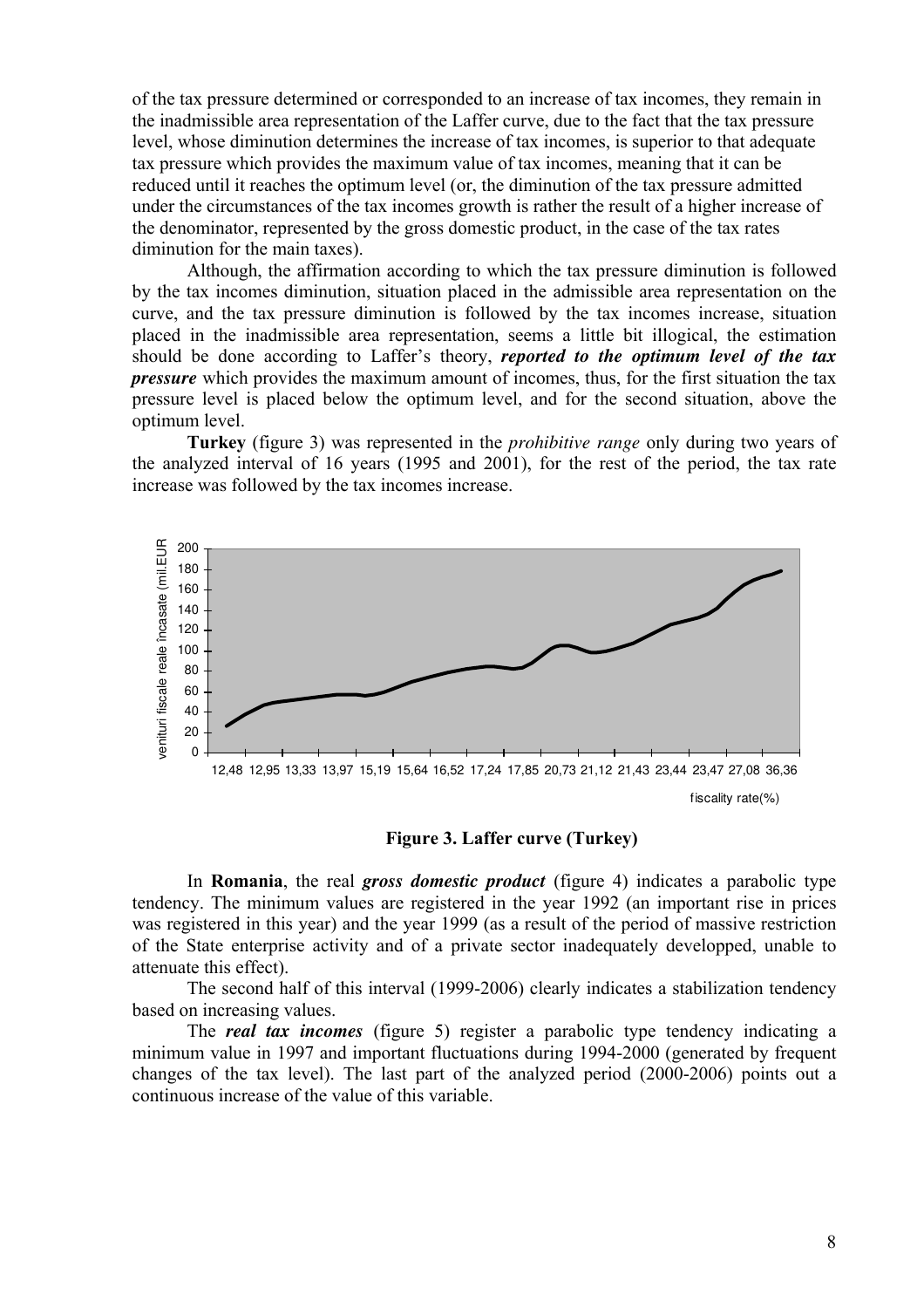

**Figure 4. Real GDP in Romania 1991=100% (million euros)** 



**Figure 5. Real tax incomes in Romania 1991=100 (million euros)** 

The *tax rate* (figure 6) presents an evolution registering important fluctuations, with an absolute minimum in 1997 caused by a minimum level of real tax incomes during the same year and an absolute maximum in 1999 (generated, this time, by the combination: local maximum for tax incomes and local minimum for the GDP).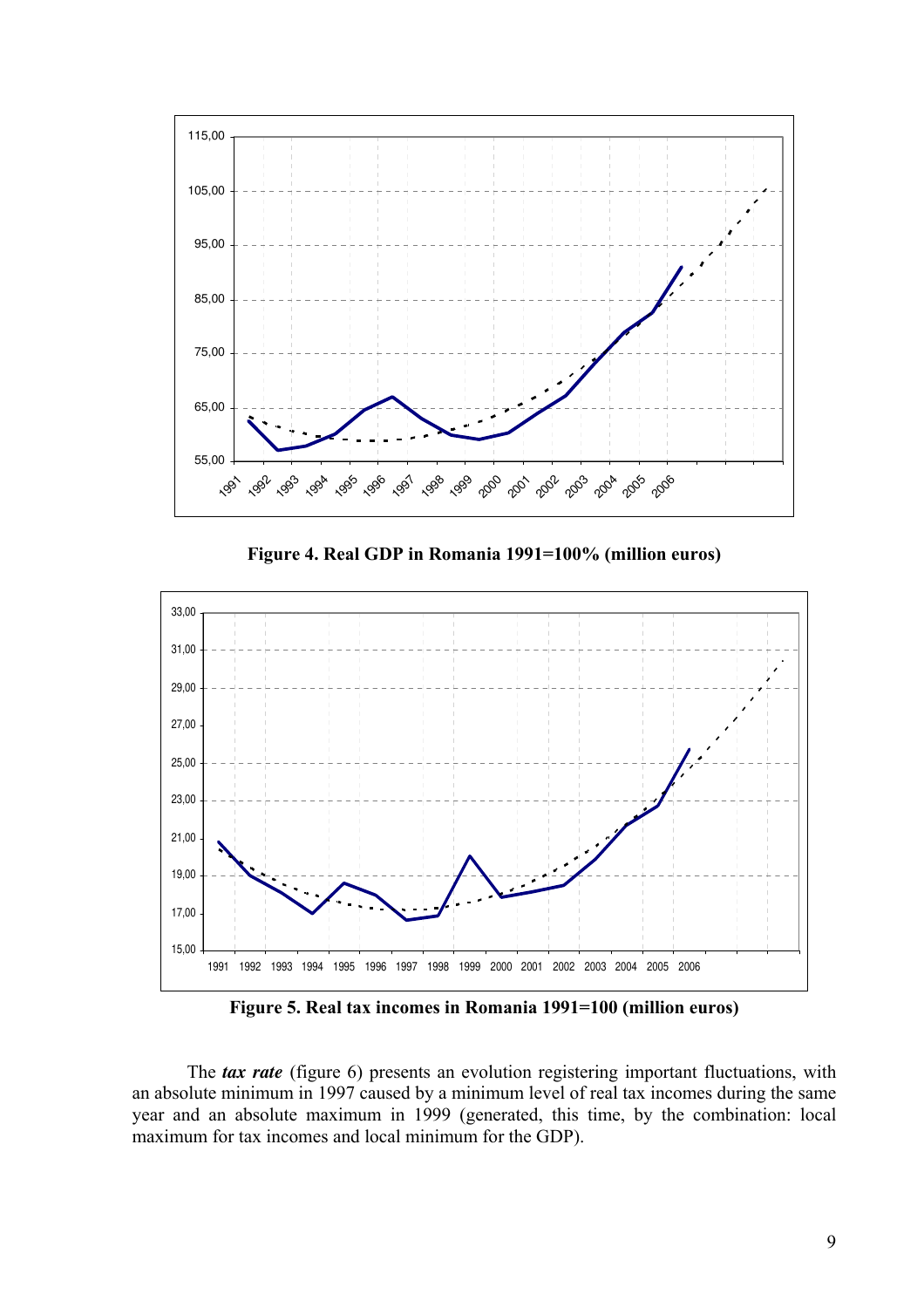

**Figure 6. Tax rate in Romania (%)** 

A study of the *correlation between the real GDP and tax incomes* (figure 7) reveals the fact that there exists a strong correlation between these two, illustrated by a direct nonlinear graphical representation. The tests performed confirm the fact that this correlation is very significant (table 3). In order to determine the regression pattern, several other patterns were tested, the best proved to be the parabolical pattern (tables 4-6).

Real GDP =121,602 - 8,409 ⋅ Real tax incomes + 0.284 ⋅ Real tax incomes<sup>2</sup>

|                  |                            |                        | Table 3.               |
|------------------|----------------------------|------------------------|------------------------|
|                  |                            |                        |                        |
|                  |                            | Real GDP               | Real tax incomes       |
| Real GDP         | Pearson Correlation        |                        | $,843$ <sup>**</sup> ) |
|                  | Sig. (2-tailed)            |                        | ,000                   |
|                  | N                          | 16                     | 16                     |
| Real tax incomes | <b>Pearson Correlation</b> | $,843$ <sup>**</sup> ) |                        |
|                  | Sig. (2-tailed)            | ,000                   |                        |
|                  | N                          | 16                     | 16                     |

\*\* Correlation is significant at the 0.01 level (2-tailed).

# **Quadratic**

| Table 4. Model Summary |          |                                               |                               |  |  |  |  |  |
|------------------------|----------|-----------------------------------------------|-------------------------------|--|--|--|--|--|
| н                      | R Square | Adjusted R<br>Square                          | Std. Error of<br>the Estimate |  |  |  |  |  |
| 867                    | .751     | .713                                          | 5.241                         |  |  |  |  |  |
|                        |          | The independent variable in Deal textingement |                               |  |  |  |  |  |

The independent variable is Real tax incomes.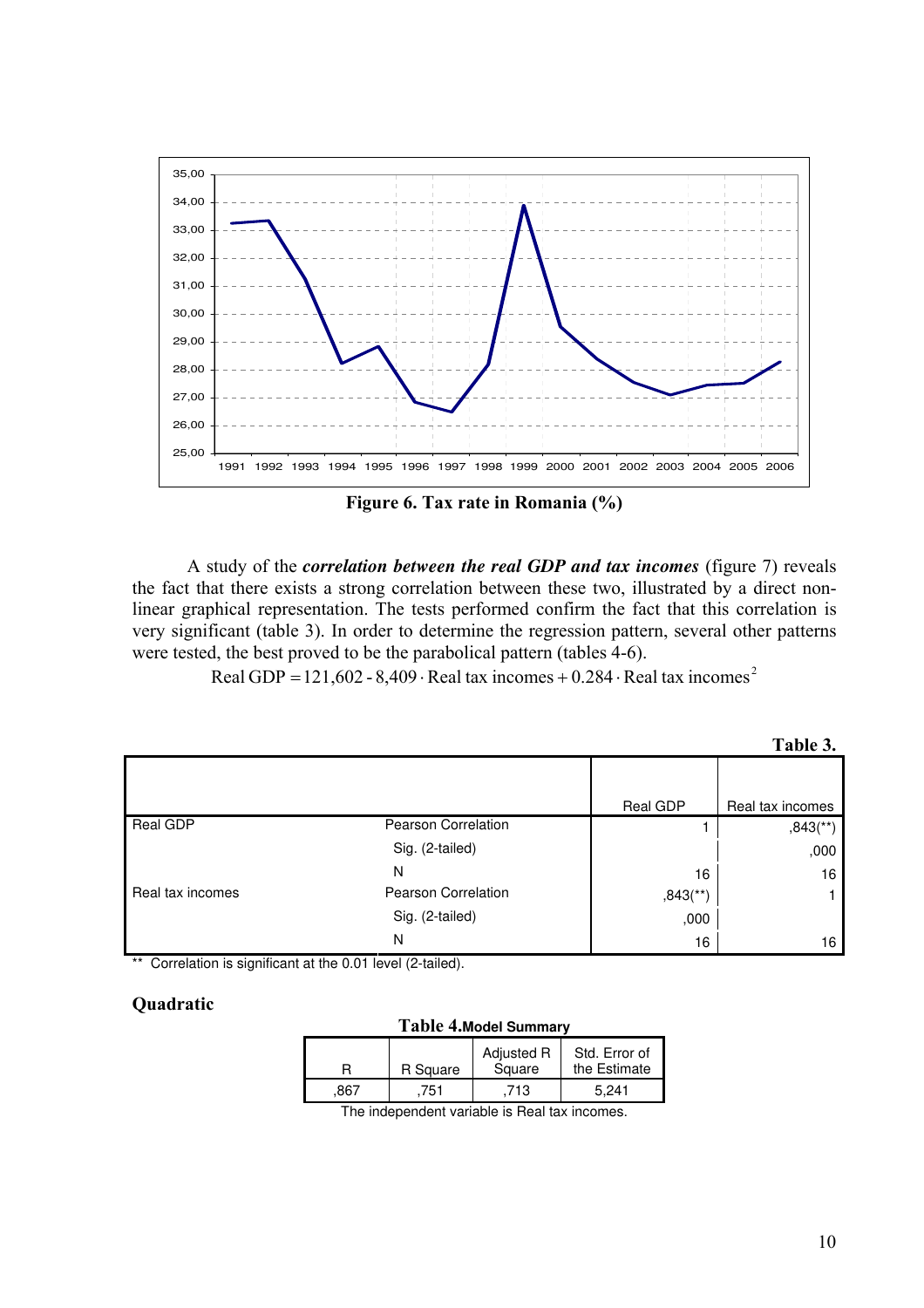| .          |                   |    |             |        |      |  |  |  |  |
|------------|-------------------|----|-------------|--------|------|--|--|--|--|
|            | Sum of<br>Squares | df | Mean Square |        | Sig. |  |  |  |  |
| Regression | 1078,539          | 2  | 539,270     | 19,630 | .000 |  |  |  |  |
| Residual   | 357,127           | 13 | 27.471      |        |      |  |  |  |  |
| Total      | 1435,666          | 15 |             |        |      |  |  |  |  |

**Table 5.ANOVA** 

The independent variable is Real tax incomes.

| Table 6.Coefficients  |                                |            |                              |          |            |  |  |  |  |
|-----------------------|--------------------------------|------------|------------------------------|----------|------------|--|--|--|--|
|                       | Unstandardized<br>Coefficients |            | Standardized<br>Coefficients |          | Sig.       |  |  |  |  |
|                       | в                              | Std. Error | Beta                         | В        | Std. Error |  |  |  |  |
| Real tax incomes      | $-8,409$                       | 8,081      | $-2,083$                     | $-1,041$ | ,317       |  |  |  |  |
| Real tax incomes ** 2 | .284                           | .194       | 2,933                        | 1,465    | ,167       |  |  |  |  |
| (Constant)            | 121,602                        | 83,072     |                              | 1,464    | ,167       |  |  |  |  |

**PIB\_real\_1991\_eur**



**Figure 7.Correlogramme real GDP – Real tax incomes for the period 1991-2006, Romania**

 As a conclusion, the real GDP value depends directly and in a great extent on the real tax incomes value. Thus, the increase of its values is generated by the increase of the real tax incomes to the limit consented by the tax payers.

For **Turkey,** the fluctuations of the *gross domestic product* (figure 8) registered each year are less important, indicating a non-linear increasing tendency of a polynomial 3rd order type. This tendency is the result of a more coherent economic policy compared to Romania. The transition to a new currency by denomination generates the diminution of the real GDP in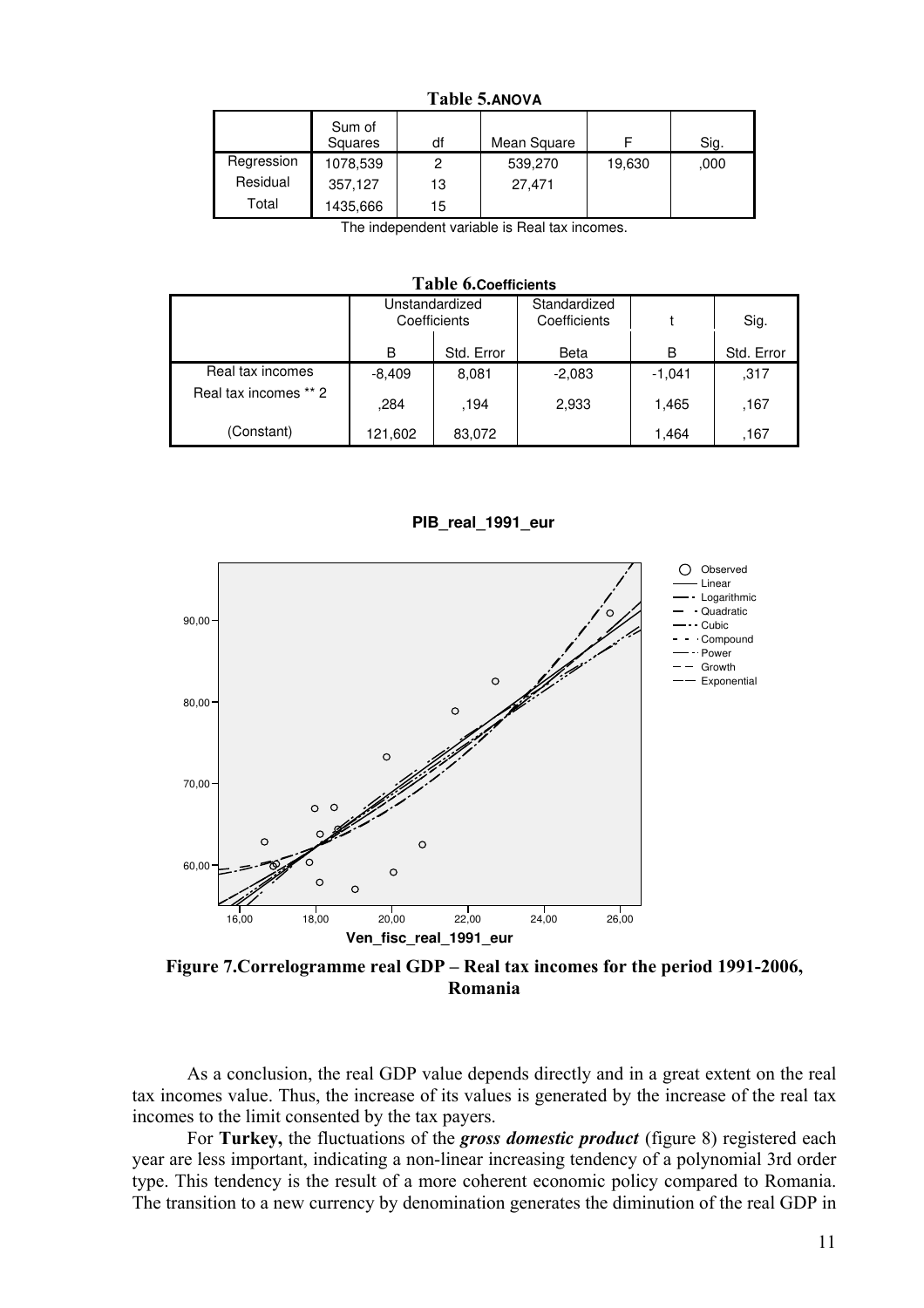Turkey, while in Romania, this situation was absent.



**Figure 8. Real GDP in Turkey 1991=100% (million euro)** 

*The real tax incomes* (figure 9) registers an almost linear, continuous increasing tendency reaching values 6 times more important at the end of the period, compared to the beginning of the same period.



**Figure 9. Real Total Tax Incomes in Turkey 1991=100% (million euro)** 

 The tax rate (figure 10) also presents an increasing tendency of parabolical form, indicating an accelerated increase during the last three years of the studied period.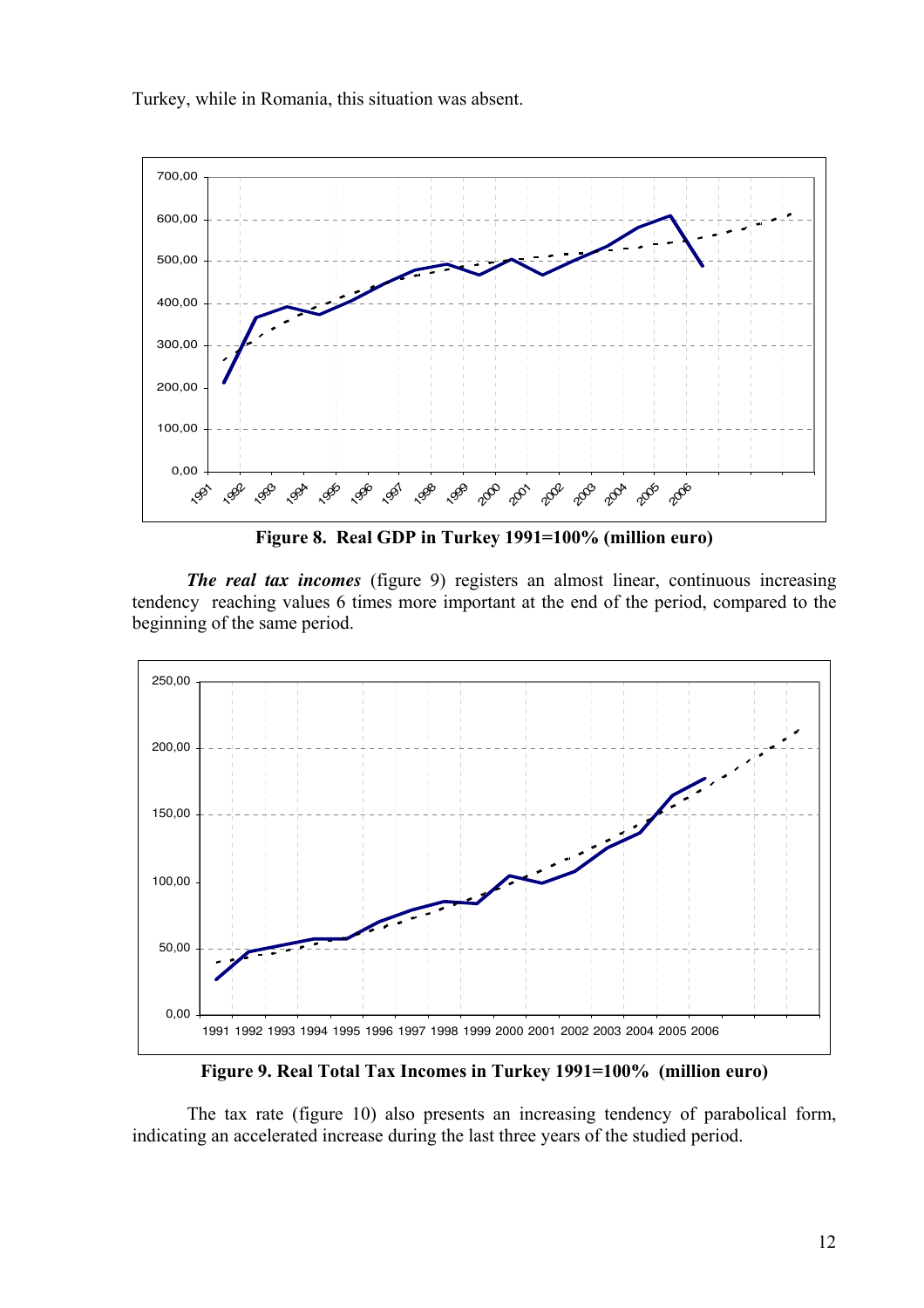

**Figure 10. Tax rate in Turkey (%)** 

In Turkey, the tax system also registers a *strong correlation between the real GDP and the real tax incomes* (figure 11), which is stronger than that registered in Romania. The correlation report value R is  $R = 0.953$  for Turkey and 0.867 for Romania (tables 7-10). One may notice a direct correlation of polynomial 3rd order type:

Real GDP =  $54,477 + 7,848 \cdot$  Real tax incomes  $-0.037 \cdot$  VReal tax incomes  $^{2}$  +

 $+0.0000478 \cdot$  Real tax incomes<sup>3</sup>

According to the tests, this correlation is very significant.

|                  |                            |                        | Table 7                |
|------------------|----------------------------|------------------------|------------------------|
|                  |                            | Real GDP               | Real tax incomes       |
| Real GDP         | <b>Pearson Correlation</b> |                        | $,831$ <sup>**</sup> ) |
|                  | Sig. (2-tailed)            |                        | ,000                   |
|                  | N                          | 16                     | 16                     |
| Real tax incomes | Pearson Correlation        | $,831$ <sup>**</sup> ) |                        |
|                  | Sig. (2-tailed)            | ,000                   |                        |
|                  | N                          | 16                     | 16                     |

\*\* Correlation is significant at the 0.01 level (2-tailed).

## **Cubic**

| Table 8. Model Summary |          |                      |                               |  |  |  |  |  |
|------------------------|----------|----------------------|-------------------------------|--|--|--|--|--|
| R                      | R Square | Adjusted R<br>Square | Std. Error of<br>the Estimate |  |  |  |  |  |
| .953                   | .907     | .884                 | 32.119                        |  |  |  |  |  |

The independent variable is Real tax incomes.

13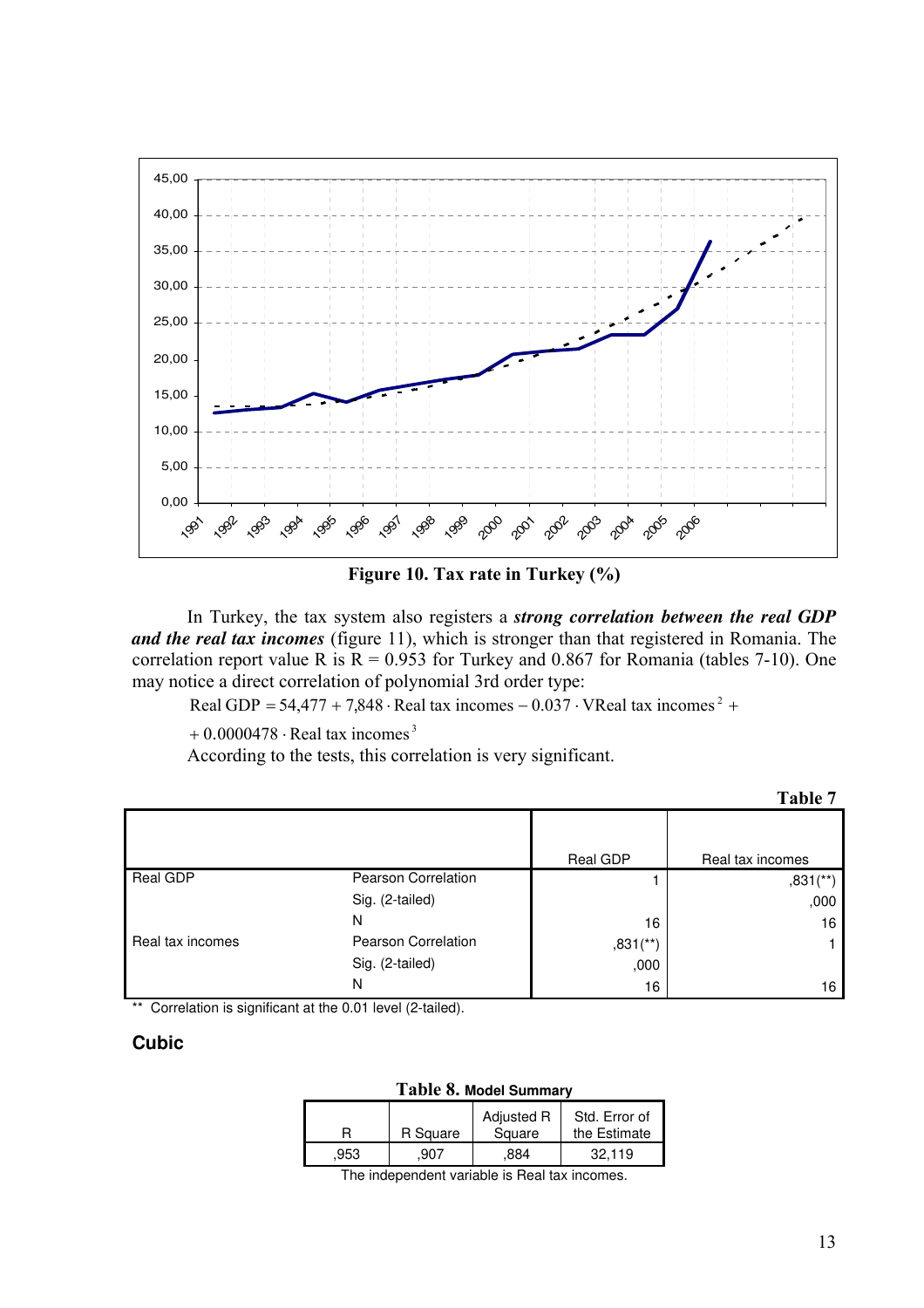|            | Sum of<br>Squares | df | Mean Square |        | Sig. |  |  |  |  |
|------------|-------------------|----|-------------|--------|------|--|--|--|--|
| Regression | 121202,68         | 3  | 40400,893   | 39,163 | ,000 |  |  |  |  |
| Residual   | 12379,291         | 12 | 1031,608    |        |      |  |  |  |  |
| Total      | 133581,97         | 15 |             |        |      |  |  |  |  |

**Table 9. ANOVA** 

The independent variable is Real tax incomes.

#### **Table 10. Coefficients**

|                       | Unstandardized<br>Coefficients |            | Standardized<br>Coefficients |          | Sig.       |  |  |  |
|-----------------------|--------------------------------|------------|------------------------------|----------|------------|--|--|--|
|                       | B                              | Std. Error | Beta                         | B        | Std. Error |  |  |  |
| Real tax incomes      | 7,848                          | 3,102      | 3,549                        | 2,530    | ,026       |  |  |  |
| Real tax incomes ** 2 | $-.037$                        | .033       | $-3,575$                     | $-1,119$ | ,285       |  |  |  |
| Real tax incomes ** 3 | 4,78E-005                      | ,000       | .832                         | ,442     | ,666       |  |  |  |
| (Constant)            | 54,477                         | 86,480     |                              | ,630     | .541       |  |  |  |

#### **PIB\_real\_1991\_eur**



**Figure 11 Correlogramme real GDP – Real tax incomes for the period 1991-2006, Turkey**

In order to compare **the two States** it was necessary to eliminate the differences generated by the number of the population specific to each country. The real GDP values/inhabitant and the real tax incomes/inhabitant were used for the comparison.

Surprisingly, the proportion *real GDP level/inhabitant in Turkey (candidate country for the EU) is at least twice more important than compared to Romania for almost the entire period considered for the comparison* (figure 12). The proportion real GDP/inhabitant, for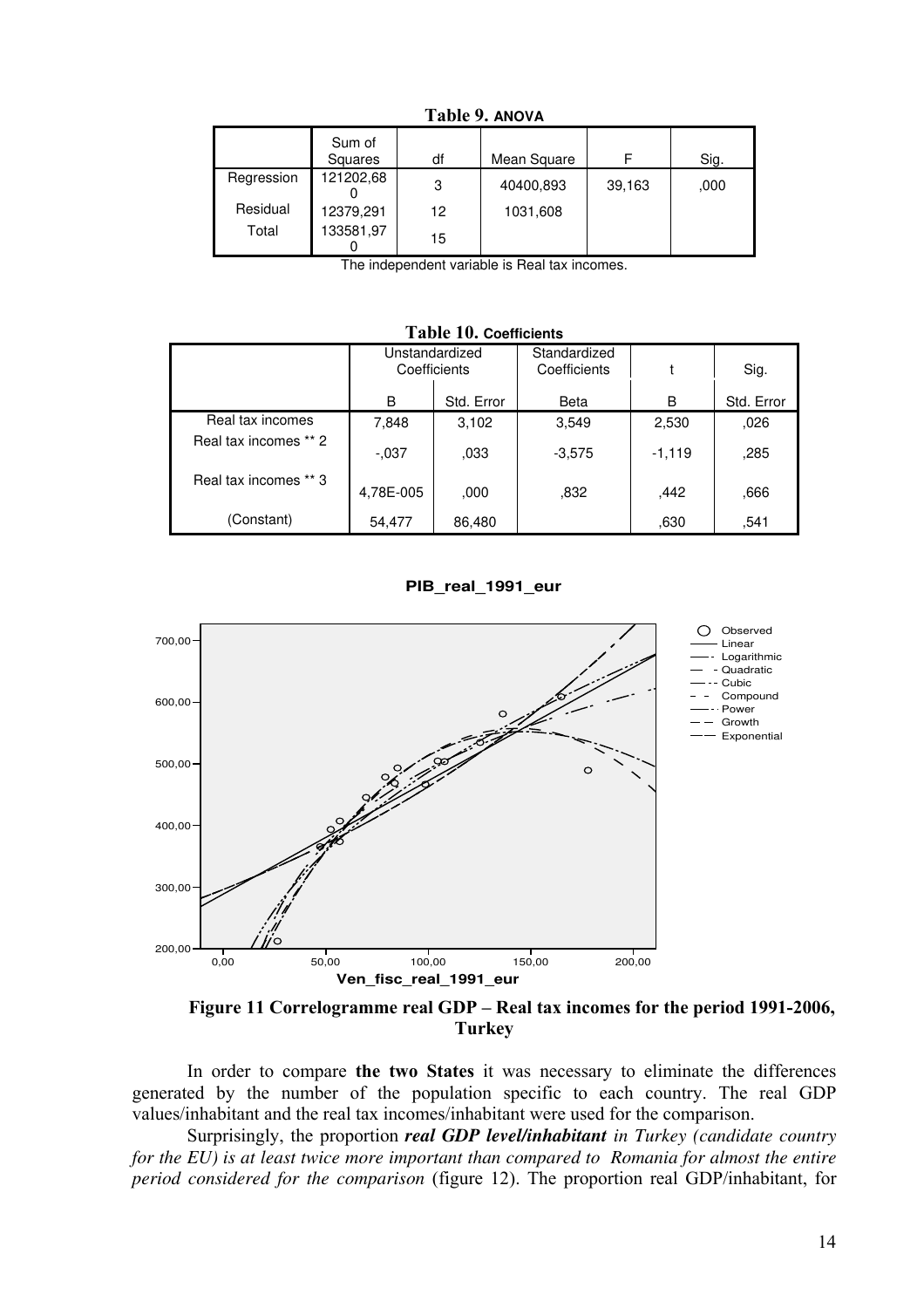both countries, indicates an increasing tendency with greater fluctuations in the case of Turkey.



**Figure 12. Real GDP/inhabitant 1991=100% (euro/inhabitant), Romania and Turkey** 

*The real tax incomes* in Turkey (figure 13) register higher values than compared to Romania, during the period 1993-2006. In 1991, the real tax incomes reached higher values in Romania, and in 1992, the values corresponding to each country were very close. Starting with the year 1993, differences between the real tax incomes values are more important. The variation of tax incomes is more important in Turkey than in Romania.



**Figure 13. Real tax incomes/inhabitant 1991=100 (euro/inhabitant), Romania and Turkey**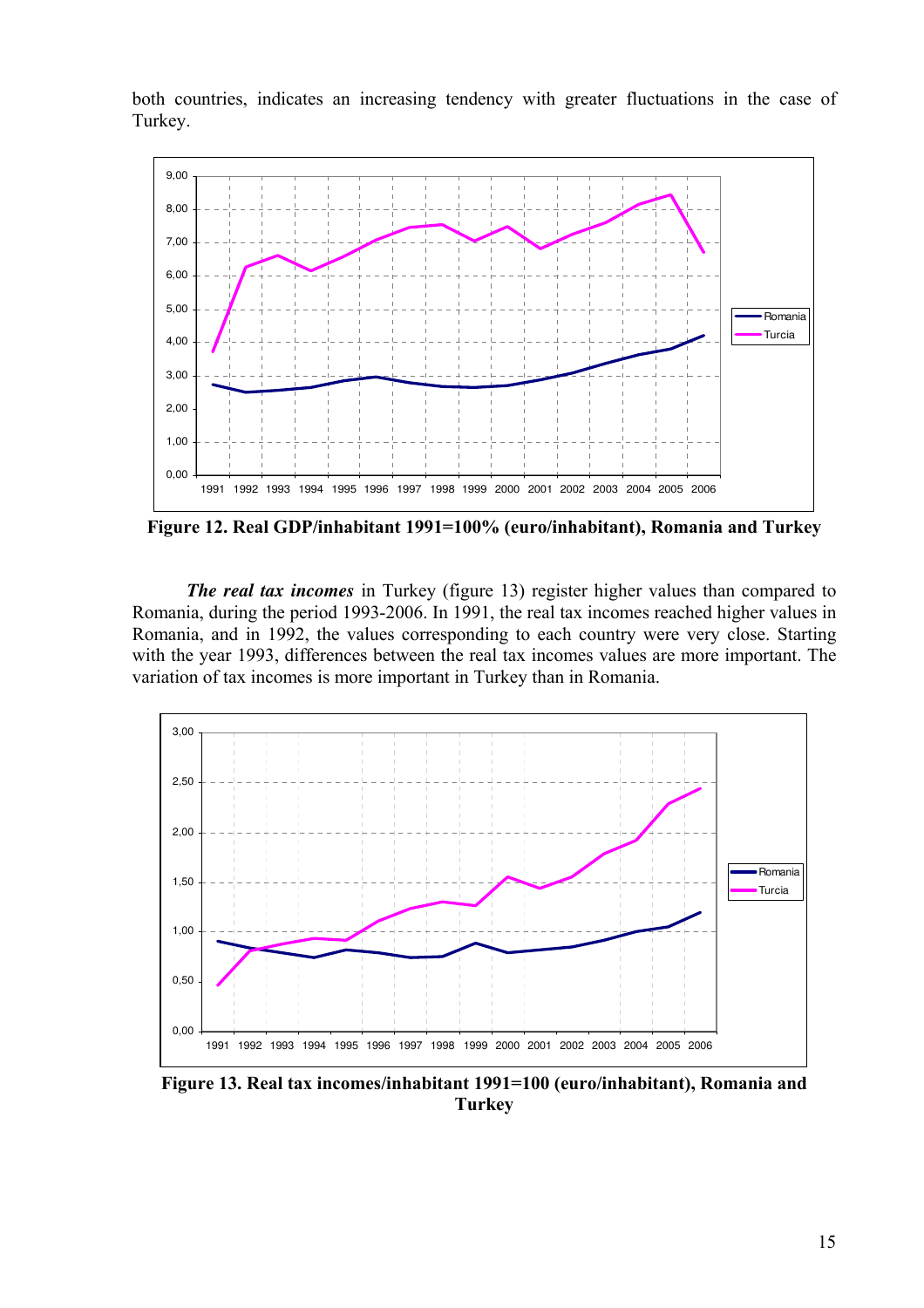

**Figure 14. Tax rate evolution (%), Romania and Turkey** 

Regarding the tax rate, except the year 1991, it is higher in Turkey tan in Romania and indicates a continuous increasing tendency (figure 14).

## **5. CONCLUSIONS**

The analysis performed demonstrates that reaching the fiscal optimum is an illusion. The results of the analysis in the two states with different fiscal systems reflect that the real problem does not refer to taxation modality, progressive or proportional, but to general level of taxation correlated with the effects to social aspects.

In *Romania,* the enforcement of the unique tax rate of 16% (2005) led, on average term, to the *evidence of the economic effect suggested by Laffer*: the growth of tax incomes. This growth is determined by three causes: (i) the emergence of a part of the dark economy; (ii) the increase of the private consumption due to high salaries, which led to the increase of VAT incomes; (iii) the increase of the investments made by companies.

The reaction manifested by the Romanian economy to the tax policies was in accordance with the economic laws based on economic theories. Presently, Romania adopts an optimistic attitude, based on the statistic tendencies which confirm Arthur Laffer's theory, applied by other countries in the Eastern Europe.

Though, the form of the Laffer curve, in the case of Romania, is not identical to that introduced by the American economist, this fact evidenced that the *tax pressure can not be considered as a variable of the economic conduct or as an economic indicator*, for the given period.

On the other hand, the reduced tax level in Romania (under the circumstances that the tax rates for the main taxes are similar to those adopted by other countries in the Eastern Europe), points out *a reduced collection of taxes* mainly due to the tax payment evasion phenomenon. In Turkey, the tax rate indicates an ascending tendency, constituting one of the factors which generates the imbalance of the living standard (the purchasing power is reduced), registering thus a low value of the real GDP per inhabitant.

The continuous diminution of the tax level in Romania, after the year 2000, considering the increase, in real terms of the gross domestic product and, respectively, the diminution of the tax rates for the main taxes, may be explained as it follows: (i) the increase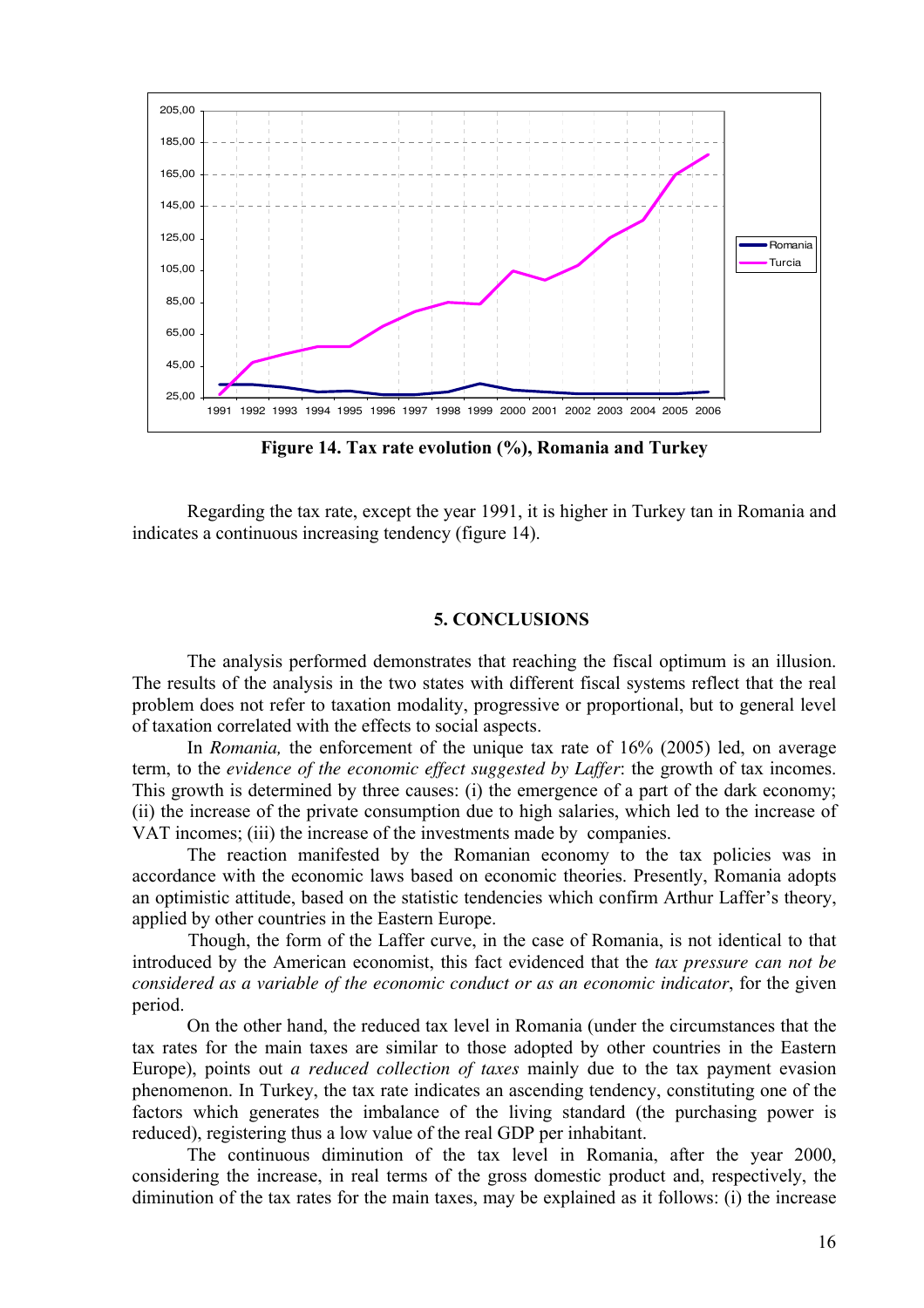of the tax base is insufficient in order to compensate the loss of incomes generated by the diminution of the tax rates; (ii) the diminution of the tax pursuance level and the spread of the tax dodger phenomenon.

In Romania, the real GDP value depends depends in a great extent on the real tax incomes value. Thus, the increase of its values is generated by the increase of the real tax incomes to the limit consented by the tax payers.

In Turkey, the tax system also registers a strong correlation between the real GDP and the real tax incomes which is stronger than that registered in Romania (the correlation report value R is  $R = 0.953$  for Turkey and 0.867 for Romania), fact that demonstrates that *in Turkey, due to the reduced GDP, the largest part of the resources necessary for the public sector finance is obtained by increasing the tax rate* (it registered a continuous increasing tendency). Surprisingly, the proportion real GDP level/inhabitant in Turkey (candidate country for the EU) is at least twice more important than compared to Romania for the great part of the given period (the proportion nominal GDP/inhabitant in Romania is superior to that registered in Turkey for the entire studied period). This situation proves that *there is not a direct co-ordination between the level of tax incomes received at public budget and GDP/inhabitant.* Romania registers a fiscality rate which is situated with almost 10% under the Turkey one and a real GDP/inhabitant two times smaller.

Direct relation of dependency between GDP and real fiscal incomes (in both studied countries) brings up to the following conclusion: the stimulation, through the State involving, of GDP growing will inevitably leads, through *redistribution process*, an economic development with positive implications to autochthonous capital, too. In the actual stage of the two studied economies, the growing of real GDP can achieve only to the foreign investments way. Thus, for Turkey it is necessary a reduction of the fiscality level in the same time with growing of base taxation, and for Romania a better collection, administration and, especially, distribution of fiscal incomes received to the public budget.